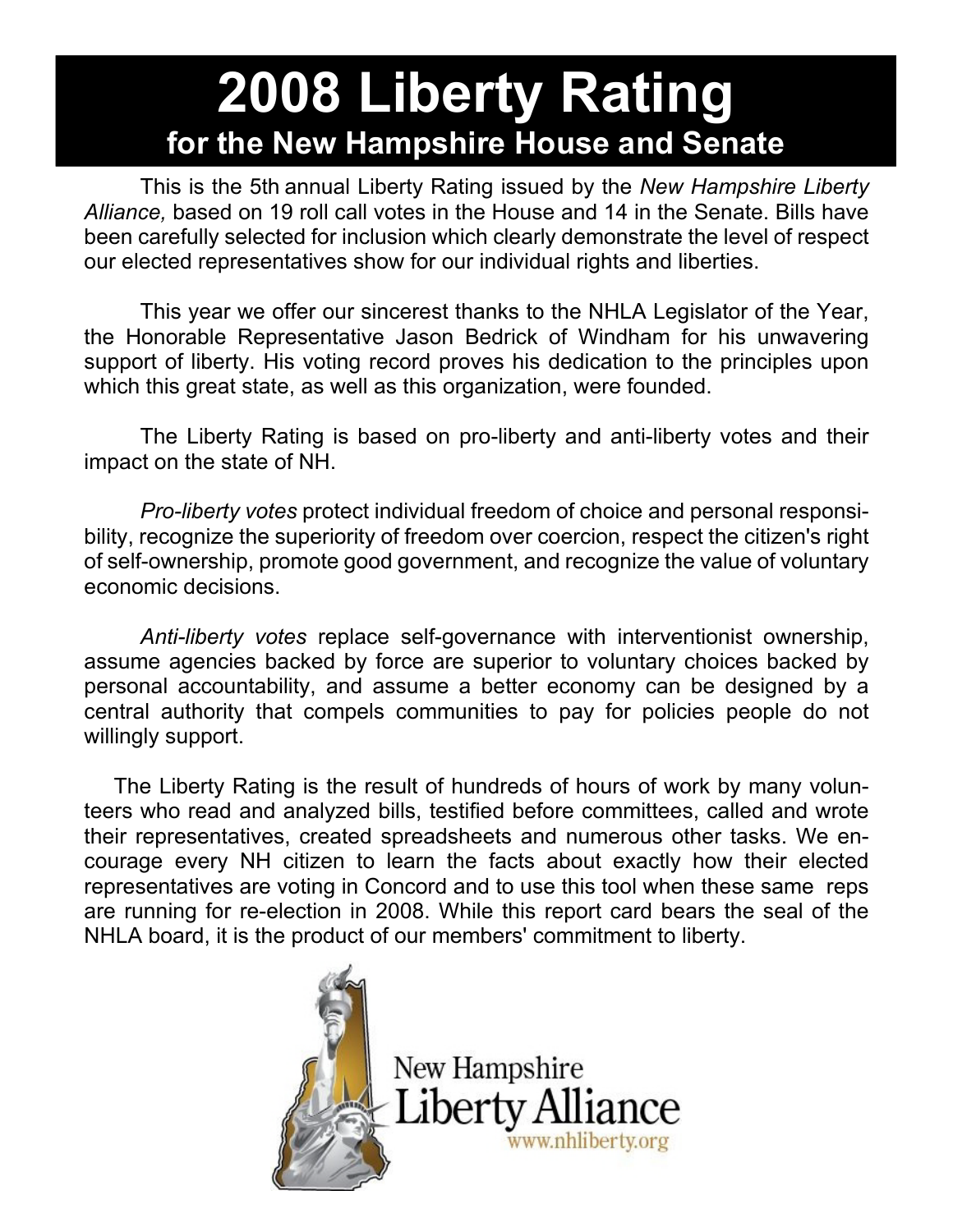| <b>TOP 25 House Reps</b> |                      |  |       | <b>BOTTOM 25 House Reps</b> |                 |           |  |
|--------------------------|----------------------|--|-------|-----------------------------|-----------------|-----------|--|
| <b>Name</b>              | <b>District</b>      |  | Grade | <b>Name</b>                 | <b>District</b> | Grade     |  |
| Bedrick, Jason           | Rockingham 4         |  | $A +$ | Shurtleff, Stephen          | Merrimack 10    | CT.       |  |
| Sorg, Gregory            | Grafton 3            |  | A+    | Wallner, Mary               | Merrimack 12    | <b>CT</b> |  |
| Hogan, Edith             | Hillsborough 25      |  | $A+$  | Forest, Armand              | Hillsborough 17 | <b>CT</b> |  |
| Itse, Daniel             | Rockingham 9         |  | A+    | Ginsburg, Ruth              | Hillsborough 20 | <b>CT</b> |  |
| Elliott, Nancy           | Hillsborough 19      |  | A+    | Solomon, Peter              | Grafton 10      | <b>CT</b> |  |
| Tobin, William           | Belknap <sub>2</sub> |  | A+    | Butcher, Suzanne            | Cheshire 3      | <b>CT</b> |  |
| Wendelboe, Fran          | Belknap 1            |  | A+    | Cunningham, Howard          | Carroll 3       | <b>CT</b> |  |
| Gleason, John            | Rockingham 5         |  | A+    | Osborne, Jessie             | Merrimack 12    | <b>CT</b> |  |
| Reagan, John             | Rockingham 1         |  | A+    | Rollo, Michael              | Strafford 2     | <b>CT</b> |  |
| Manney, Pamela           | Hillsborough 7       |  | $A^+$ | Buco, Thomas                | Carroll 1       | <b>CT</b> |  |
| Ober, Lynne              | Hillsborough 27      |  | A+    | Butynski, William           | Cheshire 4      | <b>CT</b> |  |
| Ober, Russell            | Hillsborough 27      |  | A+    | Cooney, Mary                | Grafton 7       | <b>CT</b> |  |
| Stepanek, Stephen        | Hillsborough 6       |  | A+    | Day, Judith                 | Rockingham 13   | <b>CT</b> |  |
| Welch, David             | Rockingham 8         |  | $A +$ | Hackel, Paul                | Hillsborough 21 | <b>CT</b> |  |
| Hawkins, Ken             | Hillsborough 18      |  | A+    | Jean, Claudette             | Hillsborough 25 | <b>CT</b> |  |
| Ingbretson, Paul         | Grafton 5            |  | A+    | Knowles, John               | Hillsborough 27 | <b>CT</b> |  |
| Thomas, John             | Belknap 5            |  | $A+$  | Knowles, Mary Ann           | Hillsborough 27 | <b>CT</b> |  |
| Day, Russell             | Hillsborough 7       |  | Α     | Marshall, Seth              | Hillsborough 23 | <b>CT</b> |  |
| Kurk, Neal               | Hillsborough 7       |  | A     | Pantelakos, Laura           | Rockingham 16   | <b>CT</b> |  |
| Lund, Howie              | Rockingham 5         |  | A     | Schulze, Joan               | Hillsborough 26 | <b>CT</b> |  |
| Renzullo, Andrew         | Hillsborough 27      |  | A     | Snow, Richard               | Rockingham 1    | <b>CT</b> |  |
| Weyler, Kenneth          | Rockingham 8         |  | Α     | Tilton, Joy                 | Merrimack 6     | <b>CT</b> |  |
| Soucy, Connie            | Hillsborough 17      |  | A     | Wall, Janet                 | Strafford 7     | <b>CT</b> |  |
| Allen, Mary              | Rockingham 11        |  | A     | O'Neil, James               | Hillsborough 19 | <b>CT</b> |  |
| Baldasaro, Alfred        | Rockingham 3         |  | Α     | Kepner, Susan               | Rockingham 15   | <b>CT</b> |  |

## **The Entire Senate**

| <b>Name</b>        | <b>District</b> | <b>Residence</b> | Grade     | <b>Name</b>          | <b>District</b> | <b>Residence</b> | Grade     |
|--------------------|-----------------|------------------|-----------|----------------------|-----------------|------------------|-----------|
| Gatsas, Theodore   | 16              | Manchester       | A+        | Cilley, Jacalyn      | 6               | Barrington       | <b>CT</b> |
| Kenney, Joseph     | 3               | Wakefield        | $A +$     | D'Allesandro, Lou    | 20              | Manchester       | <b>CT</b> |
| Roberge, Sheila    | 9               | <b>Bedford</b>   | A         | Estabrook, Iris      | 21              | Durham           | СT        |
| Barnes, John       | 17              | Raymond          | B         | Foster, Joseph       | 13              | Nashua           | <b>CT</b> |
| Clegg, Robert      | 14              | Hudson           | B         | Fuller Clark, Martha | 24              | Portsmouth       | <b>CT</b> |
| Gallus, John       | 1               | Berlin           | B         | Gottesman, David     | 12              | Nashua           | <b>CT</b> |
| Letourneau, Robert | 19              | Derry            | B         | Hassan, Margaret     | 23              | Exeter           | СT        |
| Bragdon, Peter     | 11              | Milford          | $C +$     | Janeway, Harold      | 7               | Webster          | <b>CT</b> |
| Downing, Michael   | 22              | Salem            | $C +$     | Kelly, Molly         | 10              | Keene            | СT        |
| Odell, Bob         | 8               | Lempster         | $C +$     | Larsen, Sylvia       | 15              | Concord          | <b>CT</b> |
| DeVries, Betsi     | 18              | Manchester       | D         | Reynolds, Deborah    | $\overline{2}$  | Plymouth         | <b>CT</b> |
| Burling, Peter     | 5               | Cornish          | <b>CT</b> | Larsen, Sylvia       | 15              | Concord          | СT        |
|                    |                 |                  |           | Sgambati, Kathleen   | 4               | Tilton           | <b>CT</b> |
|                    |                 |                  |           |                      |                 |                  |           |

For score key and an index of bills used, see page 8.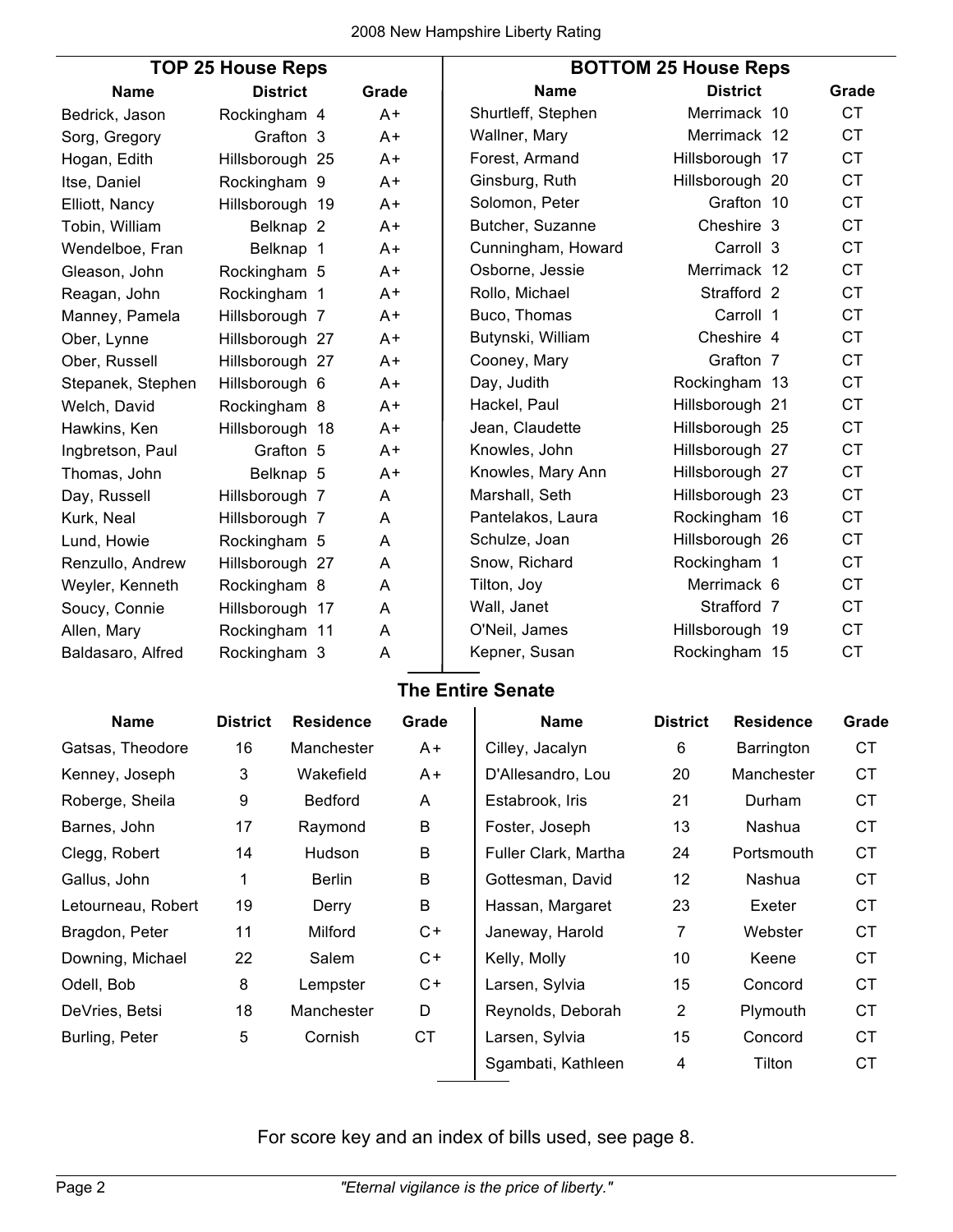### **The New Hamphire House of Representatives**

| Acworth<br>Ferland, Brenda                                                                                                       | (1)                                           | <b>Sullivan District 5</b><br>F                                                |
|----------------------------------------------------------------------------------------------------------------------------------|-----------------------------------------------|--------------------------------------------------------------------------------|
| Phinizy, James                                                                                                                   | (D)                                           | F                                                                              |
| <b>Albany</b><br>Bridgham, Robert                                                                                                | (D)                                           | <b>Carroll District 2</b><br>F                                                 |
| Alexandria<br>Lovett, Sid<br>Preston, Philip<br>Williams, Burton                                                                 | (D)<br>(D)<br>(R)                             | <b>Grafton District 8</b><br>D<br>CT<br>C                                      |
| <b>Allenstown</b><br>Beauchesne,<br>Suzanne<br>Brown, Carole                                                                     | (D)<br>(D)                                    | Merrimack District 8<br>D<br>СT                                                |
| Porter, Margaret<br>Yeaton, Charles                                                                                              | (D)<br>(D)                                    | <b>CT</b><br>F                                                                 |
| <b>Alstead</b><br>Eaton, Daniel<br>Sad, Tara<br>Weber, Lucy                                                                      | (D)<br>(D)<br>(D)                             | <b>Cheshire District 2</b><br>F<br>СT<br>F                                     |
| Alton<br>Allen, Janet<br>Boyce, Laurie<br>Clark, Charles<br>Millham, Alida<br>Pilliod, James<br>Thomas, John<br>Whalley, Michael | (R)<br>(R)<br>(R)<br>(R)<br>(R)<br>(R)<br>(R) | <b>Belknap District 5</b><br>в<br>B+<br>B+<br>D<br>$\mathsf{C}$<br>$A+$<br>Inc |
| <b>Amherst</b>                                                                                                                   |                                               | <b>Hillsborough District 6</b>                                                 |
| Bergin, Peter<br>Daniels, Gary<br>Dokmo, Cynthia<br>Hansen, Ryan<br>Leishman, Peter<br>O'Connell,                                | (R)<br>(R)<br>(R)<br>(R)<br>(D)<br>(R)        | Inc<br>A<br>D<br>Inc<br><b>CT</b><br>D+                                        |
| Timothy<br>Rowe, Robert<br>Stepanek,<br>Stephen                                                                                  | (R)<br>(R)                                    | A<br>A+                                                                        |
| Andover                                                                                                                          |                                               | <b>Merrimack District 6</b>                                                    |
| Baxley, Maureen<br>Clarke, Claire<br>Lockwood,<br>Priscilla                                                                      | (D)<br>(D)<br>(R)                             | F<br>F<br>D+                                                                   |
| Tilton, Joy<br>Tupper, Frank<br>Wheeler, Deborah (D)                                                                             | (D)<br>(D)                                    | СT<br>Inc<br>F                                                                 |
| <b>Antrim</b>                                                                                                                    |                                               | <b>Hillsborough District 1</b>                                                 |
| Essex, David<br>Mack, Ron<br>Shattuck, Gilman                                                                                    | (D)<br>(D)<br>(D)                             | F<br>СT<br><b>CT</b>                                                           |
| Ashland                                                                                                                          |                                               | See Alexandria                                                                 |

| Atkinson               |           | <b>Rockingham District 6</b>    |
|------------------------|-----------|---------------------------------|
| Garrity, James         | (R)       | B+                              |
| Winchell, George       | (R)       | в                               |
| Atkinson &             |           | Coos District 1                 |
| Gilmanton              |           |                                 |
| <b>Academy Grant</b>   |           |                                 |
| King, Frederick        | (R)       | $C+$                            |
| Stohl, Eric            | (R)       | C.                              |
| Auburn                 |           | <b>Rockingham District 3</b>    |
| Baldasaro, Alfred      | (R)       | A                               |
| Carson, Sharon         | (R)       | B+                              |
| Dumaine, Dudley        | (R)       | Inc                             |
| Emiro, Frank           | (R)       | A                               |
| Headd, James           | (R)       | B+                              |
| Hutchinson, Karen      | (R)       | Inc                             |
| Introne, Robert        | (R)       | Inc                             |
| McKinney, Betsy        | (R)       | C+                              |
| Packard, Sherman       | (R)       | A                               |
| Barnstead              | See Alton |                                 |
| <b>Barrington</b>      |           | <b>Strafford District 3</b>     |
| Brown, Larry           | (D)       | D                               |
| Burke, Rachel          | (D)       | F                               |
| Cyr, James             | (D)       | СT                              |
| DeChane, Marlene       | (D)       | D+                              |
| Oppenheimer, Kay       | (D)       | Inc                             |
| Perry, Robert          | (D)       | D                               |
| Srnec, Robert          | (D)       | Inc                             |
| Vachon, Dennis         | (D)       | F                               |
| <b>Bartlett</b>        |           | <b>Carroll District 1</b>       |
| Brown, Carolyn         | (R)       | B+                              |
| Buco, Thomas           | (D)       | СT                              |
| Butler, Edward         | (D)       | D                               |
| Chandler, Gene         | (R)       | B                               |
| Bath                   |           | <b>Grafton District 3</b>       |
| Gionet, Edmond         | (R)       | А                               |
| Sorg, Gregory          | (R)       | $A+$                            |
| Bean's Grant           |           | <b>Coos District 3</b>          |
| Hatch, William         | (D)       | F                               |
| <b>Bean's Purchase</b> |           | See Bean's Grant                |
| <b>Bedford</b>         |           | <b>Hillsborough District 18</b> |
| Clark, Mark            | (R)       | Inc                             |
| Graham, John           | (R)       | D+                              |
| Hawkins, Ken           | (R)       | A+                              |
| Moran, Edward          | (R)       | $C+$                            |
| Spaulding, Jayne       | (R)       | $C+$                            |
| Villeneuve,            | (R)       | $B+$                            |
| Maurice                |           |                                 |
| <b>Belmont</b>         | See Alton |                                 |
| Bennington             |           | <b>Hillsborough District 2</b>  |
| Beck, Catriona         | (D)       | СT                              |
| Chase, Claudia         | (D)       | F                               |
| <b>Benton</b>          |           | <b>Grafton District 5</b>       |

| auves                                                                                               |                                 |                                                                           |
|-----------------------------------------------------------------------------------------------------|---------------------------------|---------------------------------------------------------------------------|
| <b>Benton</b><br>Dingman, Vernon (R)<br>Ingbretson, Paul                                            | (R)                             | <b>Grafton District 5</b><br>В<br>$A^+$                                   |
| <b>Berlin</b><br>Ingersoll, Paul<br>Mears, Edgar<br>Theberge, Robert<br>Thomas, Yvonne              | (D)<br>$(D)$ Inc<br>(D)<br>(D)  | <b>Coos District 4</b><br>- F<br>CT<br>D                                  |
| <b>Bethlehem</b><br>McLeod, Martha                                                                  | (D)                             | <b>Grafton District 2</b><br>– F                                          |
| <b>Boscawen</b>                                                                                     |                                 | See Andover                                                               |
| <b>Bow</b><br>Anderson, Eric<br>DeStefano,<br>Stephen<br>Walz, Mary                                 | (R)<br>(D)<br>$(D)$ F           | <b>Merrimack District 13</b><br>в<br>F                                    |
| <b>Bradford</b><br>French, Barbara<br>Kjellman,<br>Eleanor Glynn                                    | (D)<br>(D)                      | <b>Merrimack District 5</b><br>F<br>- F                                   |
| <b>Brentwood</b><br>Petterson, Don                                                                  | (D)                             | <b>Rockingham District 10</b><br>D                                        |
| <b>Bridgewater</b>                                                                                  |                                 | See Alexandria                                                            |
| <b>Bristol</b>                                                                                      |                                 | See Alexandria                                                            |
| <b>Brookfield</b><br>Denley, William<br>Martin, James                                               | (R)<br>(R)                      | <b>Carroll District 5</b><br>A<br>D+                                      |
|                                                                                                     |                                 |                                                                           |
| <b>Brookline</b><br>Drisko, Richard<br>Gargasz, Carolyn<br>Hall, Betty<br>Levesque,<br>Melanie      | (R)<br>(R)<br>(D)<br>(D)        | <b>Hillsborough District 5</b><br>$C+$<br>CT<br>D<br>CT                   |
| Cambridge                                                                                           |                                 | See Atkinson                                                              |
| Campton<br>Aguiar, James<br>Friedrich, Carol                                                        | (D)<br>(D)                      | <b>Grafton District 6</b><br>F<br>F                                       |
| Canaan<br>Laliberte,<br>Suzanne<br>Mulholland,<br>Catherine<br>Solomon, Peter                       | (D)<br>(D)<br>(D)               | <b>Grafton District 10</b><br>D+<br>СT<br>СT                              |
| Candia<br>Case, Frank<br>Mann, Maureen<br>Nord, Susi<br>Reagan, John<br>Snow, Richard<br>Canterbury | (R)<br>(D)<br>(D)<br>(R)<br>(D) | <b>Rockingham District 1</b><br>C+<br>Inc<br>F<br>A+<br>СT<br>See Andover |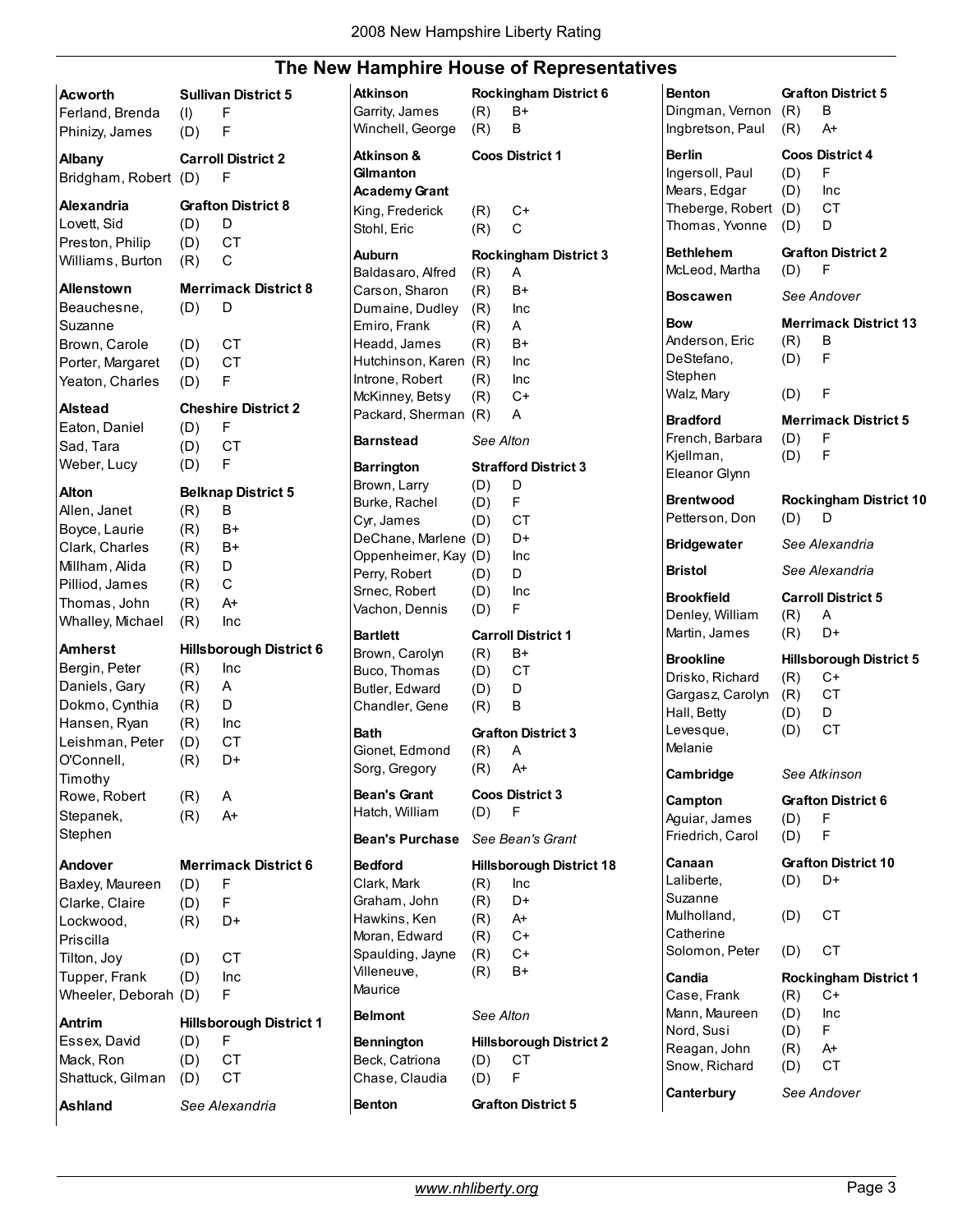| Carroll                                |            | <b>Coos District 2</b>       | <b>Concord Wards</b>             |            | <b>Merrimack District 12</b> | Dover Wards 3            |          | <b>Strafford District 5</b>   |
|----------------------------------------|------------|------------------------------|----------------------------------|------------|------------------------------|--------------------------|----------|-------------------------------|
| Merrick, Evalyn                        | (D)        | CT                           | 5, 6 and 7                       |            |                              | and 4                    |          |                               |
| Merrick, Scott                         | (D)        | Inc                          | Brueggemann,                     | (D)        | D                            | Brown, Jennifer          | (D)      | F                             |
| Remick, William                        | (R)        | C                            | Donald                           |            |                              | Domingo, Baldwin (D)     |          | D+                            |
| Tholl, John                            | (R)        | В                            | Hager, Elizabeth                 | (R)        | D                            | Hutz, Sarah              | (D)      | F                             |
| <b>Center Harbor</b>                   |            | <b>Belknap District 1</b>    | Osborne, Jessie                  | (D)        | <b>CT</b>                    |                          |          |                               |
| Wendelboe, Fran                        |            | $A+$                         | Wallner, Mary                    | (D)        | <b>CT</b>                    | Dover Wards 5            |          | <b>Strafford District 6</b>   |
|                                        | (R)        |                              | Conway                           |            | See Bartlett                 | and 6                    |          |                               |
| <b>Chandler's</b>                      |            | See Bean's Grant             |                                  |            |                              | Goodwin, Earle           | (D)      | Inc                           |
| <b>Purchase</b>                        |            |                              | Cornish                          |            | <b>Sullivan District 1</b>   | Hofemann, Roland (D)     |          | D+                            |
| <b>Charlestown</b>                     |            | See Acworth                  | Houde, Matthew                   | (D)        | F                            | Knowles, William         | (D)      | <b>CT</b>                     |
|                                        |            |                              | Skinder, Carla                   | (D)        | F                            | <b>Dublin</b>            |          | <b>Cheshire District 7</b>    |
| Chatham                                |            | See Bartlett                 | Crawford's                       |            | See Bean's Grant             | Emerson, Susan           | (R)      | Α                             |
| <b>Chester</b>                         |            | <b>Rockingham District 7</b> | <b>Purchase</b>                  |            |                              | Hunt, John               | (R)      | $B+$                          |
| Charron, Gene                          | (R)        | $C+$                         |                                  |            |                              | Mitchell, Bonnie         | (D)      | D                             |
| Devine, James                          | (R)        | A                            | Croydon                          |            | <b>Sullivan District 2</b>   | Pelkey, Stephen          | (R)      | В                             |
| Lister, Charlotte                      | (D)        | Inc                          | Franklin, Peter                  | (D)        | F                            |                          |          |                               |
| Sanders, Elisabeth                     | (R)        | B+                           | Jillette, Arthur                 | (D)        | F                            | <b>Dummer</b>            |          | See Atkinson                  |
|                                        |            |                              | Rodeschin,                       | (R)        | В                            | <b>Dunbarton</b>         | See Bow  |                               |
| <b>Chesterfield</b>                    |            | <b>Cheshire District 4</b>   | <b>Beverly</b>                   |            |                              |                          |          |                               |
| Butterworth,                           | (D)        | F                            | <b>Cutt's Grant</b>              |            | See Bean's Grant             | Durham                   |          | <b>Strafford District 7</b>   |
| Timothy                                |            |                              |                                  |            |                              | Kaen, Naida              | (D)      | F                             |
| Butynski, William                      | (D)        | <b>CT</b>                    | <b>Dalton</b>                    |            | See Carroll                  | Miller, Joseph           | (D)      | F                             |
| Parkhurst, Henry                       | (D)        | D+                           | Danbury                          |            | <b>Merrimack District 1</b>  | Rous, Emma               | (D)      | F                             |
| Plifka, Stanley                        | (D)        | <b>CT</b>                    | Foose, Robert                    |            |                              | Smith, Marjorie          | (D)      | D                             |
| <b>Chichester</b>                      |            | <b>Merrimack District 7</b>  |                                  | (D)        | D<br>D                       | Spang, Judith            | (D)      | <b>CT</b>                     |
| Davis, Frank                           |            | F                            | Kidder, David                    | (R)        |                              | Wall, Janet              | (D)      | <b>CT</b>                     |
| Greco, Vincent                         | (D)        | F                            | <b>Danville</b>                  |            | See Chester                  | <b>East Kingston</b>     |          | <b>Rockingham District 11</b> |
| Kelly, Sally                           | (D)<br>(D) | F                            | <b>Deerfield</b>                 |            | See Candia                   | Allen, Mary              | (R)      | A                             |
|                                        |            |                              |                                  |            |                              | Casey, Kimberley         | (D)      | <b>CT</b>                     |
| <b>Claremont</b>                       |            | <b>Sullivan District 4</b>   | <b>Deering</b>                   |            | See Bennington               |                          |          |                               |
| Cloutier, John                         | (D)        | F                            |                                  |            | <b>Rockingham District 5</b> | Easton                   | See Bath |                               |
| Converse, Larry                        | (D)        | F                            | Derry                            |            |                              | Eaton                    |          | See Albany                    |
| Donovan, Thomas                        | (D)        | СT                           | Fesh, Bob                        | (R)        | В<br>$A+$                    |                          |          |                               |
| Gagnon, Raymond                        | (D)        | F                            | Gleason, John<br>Gould, Kenneth  | (R)        | $C+$                         | Effingham                |          | See Brookfield                |
| Nielsen, Ellen                         | (D)        | F                            |                                  | (R)        |                              | <b>Ellsworth</b>         |          | See Campton                   |
| <b>Clarksville</b>                     |            | See Atkinson                 | Hopfgarten, Paul<br>Katsakiores, | (R)<br>(R) | Inc<br>Α                     |                          |          |                               |
|                                        |            |                              | George                           |            |                              | Enfield                  |          | See Canaan                    |
| <b>Colebrook</b>                       |            | See Atkinson                 | Katsakiores,                     | (R)        | $\mathsf{A}$                 | <b>Epping</b>            |          | <b>Rockingham District 9</b>  |
| Columbia                               |            | See Atkinson                 | Phyllis                          |            |                              | Brown, C.                | (D)      | СT                            |
|                                        |            |                              | Lund, Howie                      | (R)        | Α                            | Pennington               |          |                               |
| Concord Wards 1, Merrimack District 10 |            |                              | McCarthy, Linda                  | (D)        | Inc                          | Itse, Daniel             | (R)      | $A+$                          |
| 2, and 3                               |            |                              | McKenna, Daniel                  | (D)        | F                            | Nowe, Ronald             | (R)      | B+                            |
| Blanchard,                             | (D)        | D                            | Rausch, James                    |            | В                            |                          |          |                               |
| Elizabeth                              |            |                              |                                  | (R)        |                              | <b>Epsom</b>             |          | See Allenstown                |
| Gile, Mary                             | (D)        | D                            | Wickson, Rick                    | (R)        | Inc                          | Errol                    |          | See Atkinson                  |
| Potter, Frances                        | (D)        | F                            | Dix's Grant                      |            | See Atkinson                 |                          |          |                               |
| Shurtleff, Stephen                     | (D)        | СT                           |                                  |            |                              | <b>Erving's Location</b> |          | See Atkinson                  |
| Concord Wards 4, Merrimack District 11 |            |                              | <b>Dixville</b>                  |            | See Atkinson                 | <b>Exeter</b>            |          | <b>Rockingham District 13</b> |
| 8, 9, and 10                           |            |                              | Dorchester                       |            | See Canaan                   | Day, Judith              | (D)      | <b>CT</b>                     |
|                                        |            |                              |                                  |            |                              | Flockhart, Eileen        | (D)      | <b>CT</b>                     |
| Bouchard,                              | (D)        | $\mathsf F$                  | Dover Wards 1                    |            | <b>Strafford District 4</b>  | Henson, John             | (D)      | F                             |
| Candace                                |            |                              | and 2                            |            |                              | Kennedy, James           | (D)      | D                             |
| DeJoie, John                           | (D)        | D                            | Browne, Brendon                  | (D)        | Inc                          | Quandt, Marshall         | (R)      | A                             |
| MacKay, James                          | (R)        | $\mathsf C$                  | Fargo, Thomas                    | (D)        | F                            | Quandt, Matthew          | (R)      | B+                            |
| Reardon, Tara                          | (D)        | D                            | Schmidt, Peter                   | (D)        | <b>CT</b>                    | Robertson, Carl          | (R)      | D+                            |
| Williams, Robert                       | (D)        | F                            |                                  |            |                              | Russell, Trinka          | (D)      | СT                            |
|                                        |            |                              |                                  |            |                              |                          |          |                               |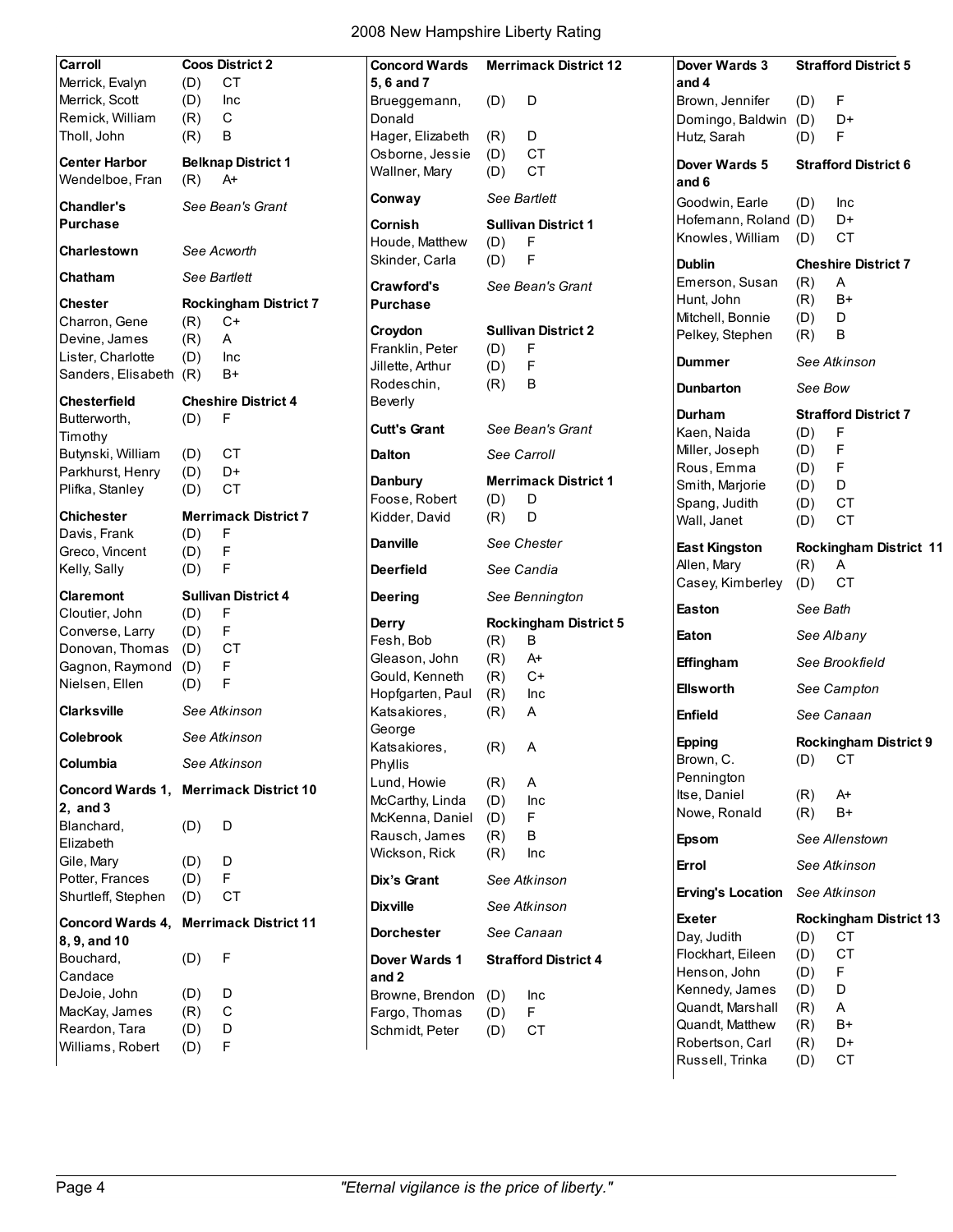| Farmington                  | See Barrington                               | Hampstead                     | <b>Rockingham District 8</b>  | <b>Hudson</b>                     | <b>Hillsborough District 27</b> |
|-----------------------------|----------------------------------------------|-------------------------------|-------------------------------|-----------------------------------|---------------------------------|
| <b>Fitzwilliam</b>          | <b>Cheshire District 5</b>                   | Camm, Kevin                   | (R)<br>Α                      | Bergeron, Jean-                   | (R)<br>Α                        |
| Richardson,                 | (D)<br>F                                     | Flanders, John                | (R)<br>B+                     | Guy                               |                                 |
| Barbara                     |                                              | Guthrie, Joseph               | (R)<br>Inc                    | Christiansen, Lars                | (R)<br>В                        |
|                             |                                              | Major, Norman                 | В<br>(R)                      | Goyette, Peter                    | В<br>(R)                        |
| Francestown                 | See Bennington                               | Welch, David                  | (R)<br>A+                     | Haefner, Robert                   | $B+$<br>(R)                     |
| Franconia                   | See Bethlehem                                | Wells, Roger                  | С<br>(R)                      | Jasper, Shawn                     | (R)<br>Α                        |
|                             |                                              | Weyler, Kenneth               | (R)<br>A                      | Knowles, John                     | <b>CT</b><br>(D)                |
| <b>Franklin</b>             | <b>Merrimack District 2</b>                  | Hampton                       | <b>Rockingham District 15</b> | Knowles, Mary Ann (D)             | <b>CT</b>                       |
| Reed, Dennis                | (R)<br>$B+$                                  | Kepner, Susan                 | <b>CT</b><br>(D)              | Lawrence, James                   | A<br>(R)                        |
| Ryan, Jim                   | F<br>(D)                                     | McGuirk, Thomas               | (D)<br>Inc                    | Lessard, Rudy                     | (R)<br>Inc                      |
| Webb, Leigh                 | F<br>(D)                                     | Moore, Bennett                | D<br>(D)                      | Ober, Lynne                       | (R)<br>$A+$                     |
| <b>Freedom</b>              | <b>Carroll District 3</b>                    | Nevins,                       | (R)<br>B+                     | Ober, Russell                     | (R)<br>A+                       |
| Cunningham,                 | <b>CT</b><br>(D)                             | Christopher                   |                               | Renzullo, Andrew                  | Α<br>(R)                        |
| Howard                      |                                              | Stiles, Nancy                 | С<br>(R)                      | Ulery, Jordan                     | $B+$<br>(R)                     |
| Heard, Virginia             | D<br>(D)                                     |                               |                               | Jackson                           | See Bartlett                    |
| Merrow, Harry               | (R)<br>Α                                     | <b>Hampton Falls</b>          | <b>Rockingham District 14</b> |                                   |                                 |
|                             |                                              | Moore, Benjamin               | (R)<br>Inc                    | <b>Jaffrey</b>                    | See Dublin                      |
| <b>Fremont</b>              | See Epping                                   | Preston, Mark                 | (D)<br>Inc                    | <b>Jefferson</b>                  | See Carroll                     |
| Gilford                     | See Alton                                    | Weare, Everett                | $C+$<br>(R)                   |                                   |                                 |
|                             |                                              | Webber, James                 | <b>CT</b><br>(D)              | Keene                             | <b>Cheshire District 3</b>      |
| Gilmanton                   | <b>Belknap District 6</b>                    | <b>Hancock</b>                | See Antrim                    | Burridge, Delmar                  | <b>CT</b><br>(D)                |
| Russell, David              | (R)<br>$B+$                                  |                               |                               | Butcher, Suzanne                  | <b>CT</b><br>(D)                |
| Gilsum                      | <b>Cheshire District 1</b>                   | <b>Hanover</b>                | <b>Grafton District 9</b>     | Dunn, J. Timothy                  | <b>CT</b><br>(D)                |
| Chase, William              | F<br>(D)                                     | Benn, Bernard                 | (D)<br>D                      | Espiefs, Peter                    | <b>CT</b><br>(D)                |
|                             |                                              | Bleyler, Ruth                 | (D)<br>Inc                    | Roberts, Kris                     | D<br>(D)                        |
| Goffstown                   | <b>Hillsborough District 7</b>               | Nordgren, Sharon (D)          | F                             | Robertson,                        | <b>CT</b><br>(D)                |
| Day, Russell                | (R)<br>Α                                     | Pierce, David                 | F<br>(D)                      | Timothy                           |                                 |
| Emerton, Larry              | (R)<br>$C+$                                  | <b>Harrisville</b>            | <b>Cheshire District 6</b>    | Weed, Charles                     | <b>CT</b><br>(D)                |
| Fletcher, Richard           | $C+$<br>(R)                                  | Allen, Peter                  | F<br>(D)                      |                                   |                                 |
| Holden, Randolph (R)        | $\mathbf C$                                  | Johnson, Jane                 | В<br>(R)                      | Kensington                        | See Hampton Falls               |
| Hopper, Gary                | B<br>(R)                                     | Lerandeau, Alfred             | (D)<br>CT                     | Kilkenny                          | See Carroll                     |
| Kurk, Neal                  | A<br>(R)                                     | Loll, Thomas                  | F<br>(D)                      |                                   |                                 |
| Manney, Pamela              | (R)<br>A+                                    |                               |                               | Kingston                          | See Hampstead                   |
| McRae, Karen                | (R)<br>Inc                                   | <b>Hart's Location</b>        | See Bartlett                  | Laconia                           | <b>Belknap District 4</b>       |
| Gorham                      | See Bean's Grant                             | <b>Haverhill</b>              | See Benton                    | Arsenault, Beth                   | (D)<br>Inc                      |
|                             |                                              |                               |                               | Flanders, Donald                  | $\sf B$<br>(R)                  |
| Goshen                      | See Croydon                                  | <b>Hebron</b>                 | <b>Grafton District 7</b>     | Reever, Judith                    | <b>CT</b><br>(D)                |
| Grafton                     | See Canaan                                   | Cooney, Mary                  | (D) CT                        | Tilton, Franklin                  | $(R)$ A                         |
|                             |                                              | Estes, Carole                 | CT<br>(D)                     | Wood, Jane                        | F<br>(D)                        |
| Grantham                    | See Cornish                                  | Henniker                      | See Bradford                  | Lancaster                         | See Carroll                     |
| Greenfield                  | See Bennington                               | Hill                          | See Franklin                  | Landaff                           | See Bath                        |
| Greenland<br>Marsh, Michael | <b>Rockingham District 17</b><br>$-F$<br>(D) | <b>Hillsborough</b>           | See Antrim                    | Langdon                           | See Acworth                     |
| Green's Grant               | See Bean's Grant                             | <b>Hinsdale</b>               | See Chesterfield              | Lebanon                           | <b>Grafton District 11</b>      |
|                             |                                              | <b>Holderness</b>             | See Alexandria                | Almy, Susan                       | $\mathsf F$<br>(D)              |
| Greenville<br>Hammond, Jill | <b>Hillsborough District 3</b><br>(D)<br>D   | <b>Hollis</b>                 | See Brookline                 | Andersen, Gene                    | D+<br>(D)                       |
| Irwin, Anne-Marie           | CT<br>(D)                                    | <b>Hooksett</b>               | <b>Merrimack District 9</b>   | Hammond, Lee<br>Harding, A Laurie | CT<br>(D)<br>F.<br>(D)          |
| Peterson, Andy              | (R)<br>D                                     | Boutin, David                 | B+                            |                                   |                                 |
| Spratt, Stephen             | F<br>(D)                                     |                               | (R)                           | Lee                               | See Durham                      |
| Groton                      | See Alexandria                               | Ehlers, Eileen<br>Hess, David | СT<br>(D)<br>(R)<br>A         | Lempster                          | See Claremont                   |
| Hadley's                    | See Bean's Grant                             | Humphries,                    | (R)<br><b>Inc</b>             | Lincoln                           | See Bath                        |
| <b>Hale's Location</b>      | See Bartlett                                 | Charlie                       |                               | Lisbon                            | See Bath                        |
|                             |                                              | Hopkinton                     | <b>Merrimack District 4</b>   | Litchfield                        | See Hudson                      |
|                             |                                              | Hamm, Christine               | <b>CT</b><br>(D)              |                                   |                                 |
|                             |                                              | Owen, Derek                   | D<br>(D)                      |                                   |                                 |
|                             |                                              | Richardson, Gary (D)          | СT                            |                                   |                                 |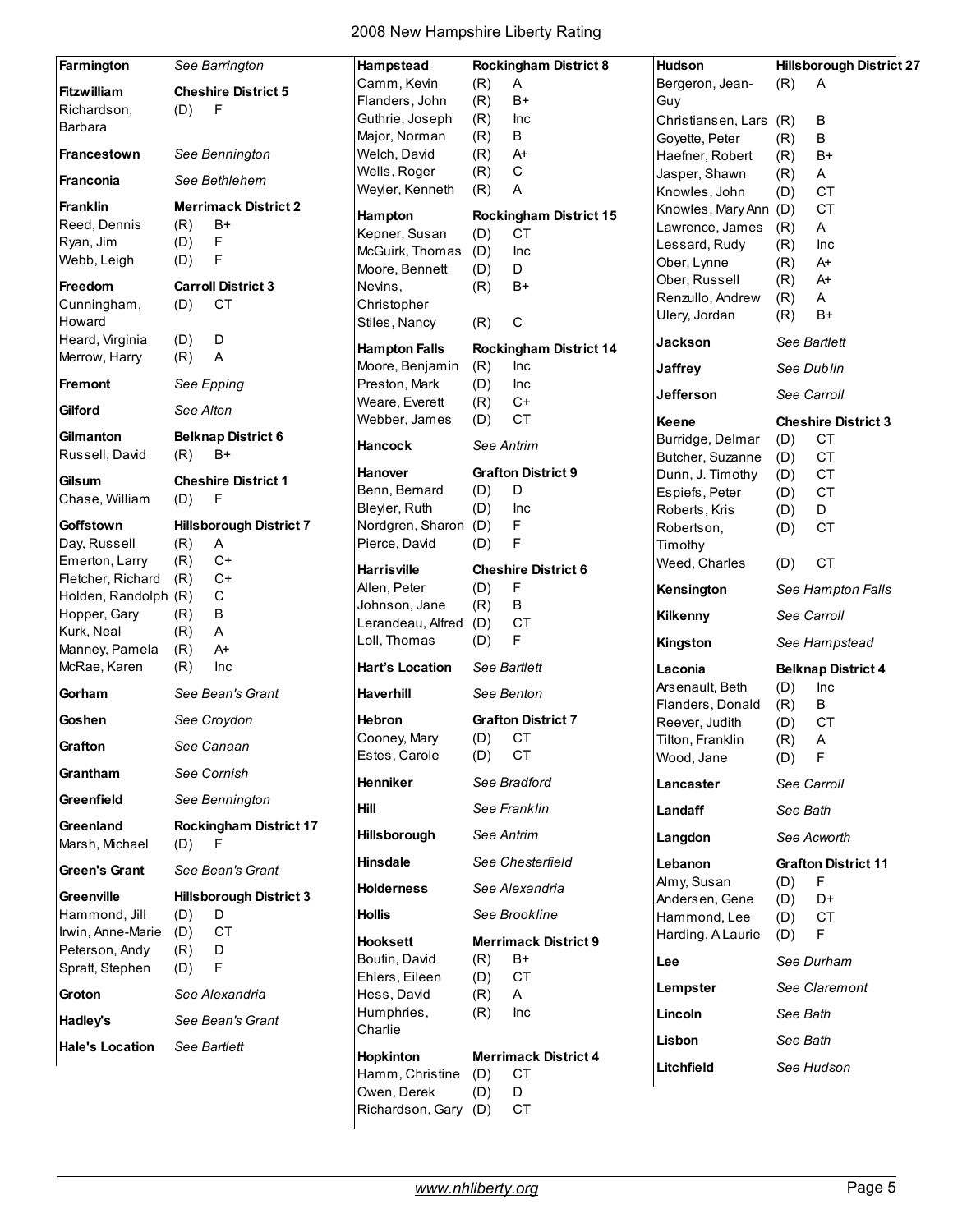| Littleton                              |            | <b>Grafton District 1</b>       | <b>Manchester</b>        |            | <b>Hillsborough District 14</b> | Moultonborough                             |     | <b>Carroll District 4</b>       |
|----------------------------------------|------------|---------------------------------|--------------------------|------------|---------------------------------|--------------------------------------------|-----|---------------------------------|
| Bulis, Lyle                            | (R)        | $\boldsymbol{\mathsf{A}}$       | Ward 7                   |            |                                 | Ahlgren,                                   | (R) | B                               |
| Eaton, Stephanie                       | (R)        | Inc                             | Garrity, Patrick         | (D)        | Inc                             | Christopher                                |     |                                 |
|                                        |            |                                 | Haley, Robert            | (D)        | F                               | Knox, J. David                             | (R) | D+                              |
| Livermore                              | See Bath   |                                 |                          |            |                                 | Patten, Betsey                             | (R) | $C+$                            |
| Londonderry                            |            | See Auburn                      | Reuschel, Michael        | (D)        | Inc                             | Stevens, Stanley                           | (R) | В                               |
| Loudon                                 |            | See Andover                     | <b>Manchester</b>        |            | <b>Hillsborough District 15</b> |                                            |     |                                 |
|                                        |            |                                 | Ward 8                   |            |                                 | Nashua Ward 1                              |     | <b>Hillsborough District 20</b> |
| Low and                                |            | See Bean's Grant                | Farley, Michael          | (D)        | D                               | Ginsburg, Ruth                             | (D) | <b>CT</b>                       |
| <b>Burbank's Grant</b>                 |            |                                 | Nagle, Maureen           | (D)        | Inc                             | Matarazzo, Anthony                         | (D) | F                               |
| Lyman                                  |            | See Littleton                   | Vaillancourt, Steve      | (R)        | $B+$                            | Rochette, Eric                             | (D) | Inc                             |
| Lyme                                   |            | See Hanover                     | <b>Manchester</b>        |            | <b>Hillsborough District 16</b> | Nashua Ward 2                              |     | <b>Hillsborough District 21</b> |
|                                        |            |                                 | Ward 9                   |            |                                 | Crane, Elenore                             | (R) | C+                              |
| Lyndeborough                           |            | <b>Hillsborough District 4</b>  | Martineau, Jesse         | (D)        | D+                              | Hackel, Paul                               | (D) | <b>CT</b>                       |
| Coughlin, Pamela                       | (R)        | B                               | Pilotte, Maurice         | (D)        | <b>CT</b>                       | Harvey, Suzanne                            | (D) | F                               |
| Daler, Jennifer                        | (D)        | F                               | Shaw, Barbara            | (D)        | D                               | Nashua Ward 3                              |     | <b>Hillsborough District 22</b> |
| Foster, Linda                          | (D)        | <b>CT</b>                       |                          |            |                                 | Movsesian, Lori                            |     | СT                              |
| Kaelin, Michael                        | (D)        | F                               | <b>Manchester</b>        |            | <b>Hillsborough District 17</b> |                                            | (D) | <b>CT</b>                       |
| <b>Madbury</b>                         |            | See Durham                      | Wards 10, 11, 12         |            |                                 | Rosenwald, Cindy                           | (D) |                                 |
|                                        |            |                                 | Beaulieu, Jane           | (D)        | F                               | Smith, David                               | (D) | $\mathsf C$                     |
| <b>Madison</b>                         |            | See Albany                      | Brunelle, Michael        | (D)        | F                               | Nashua Ward 4                              |     | <b>Hillsborough District 23</b> |
|                                        |            |                                 | Forest, Armand           | (D)        | <b>CT</b>                       | Cote, David                                | (D) | <b>CT</b>                       |
| <b>Manchester</b>                      |            | <b>Hillsborough District 8</b>  | Katsiantonis,            | (D)        | Inc                             | Gorman, Mary                               | (D) | D                               |
| Ward 1                                 |            |                                 | George                   |            |                                 | Marshall, Seth                             | (D) | <b>CT</b>                       |
| Goley, Jeffrey                         | (D)        | D                               | Mesa, Lily               | (D)        | Inc                             |                                            |     |                                 |
| Reeves, Sandra                         | (R)        | $\sf B$                         | Messier, Irene           | (R)        | D+                              | Nashua Ward 6                              |     | <b>Hillsborough District 24</b> |
| Sullivan, Daniel                       | (D)        | F                               | Soucy, Connie            | (R)        | A                               | Campbell, David                            | (D) | D                               |
| <b>Manchester</b>                      |            | <b>Hillsborough District 9</b>  | Winters, Joel            |            | $B+$                            | Clemons, Jane                              | (D) | D                               |
| Ward 2                                 |            |                                 |                          | (D)        |                                 | Fontas, Jeffrey                            | (D) | F                               |
| Scannell, David                        | (D)        | D                               | Marlborough              |            | See Harrisville                 |                                            |     |                                 |
|                                        |            |                                 |                          |            |                                 |                                            |     |                                 |
|                                        |            |                                 |                          |            |                                 | Nashua Ward 7                              |     | <b>Hillsborough District 25</b> |
| Smith, Sandra                          | (D)        | Inc                             | <b>Marlow</b>            |            | See Alstead                     | Cote, Peter                                | (D) | Inc                             |
| Tahir, Saghir                          | (R)        | В                               | <b>Martin's Location</b> |            | See Bean's Grant                | Hogan, Edith                               | (R) | A+                              |
| <b>Manchester</b>                      |            | <b>Hillsborough District 10</b> |                          |            |                                 | Jean, Claudette                            | (D) | <b>CT</b>                       |
| Ward 3                                 |            |                                 | Mason                    |            | See Brookline                   |                                            |     |                                 |
| DesRoches,                             | (D)        | Inc                             |                          |            |                                 | Nashua Wards 5, 8 Hillsborough District 26 |     |                                 |
| Jeudy, Jean                            | (D)        | F                               | <b>Meredith</b>          |            | <b>Belknap District 3</b>       | and 9                                      |     |                                 |
| Long, Patrick                          | (D)        | F                               | Heald, Bruce             | (R)        | A                               | Edwards, Andrew                            | (D) | F                               |
|                                        |            |                                 | Nedeau, Stephen          | (R)        | Inc                             | Francoeur, Bea                             | (R) | Inc                             |
| Manchester                             |            | <b>Hillsborough District 11</b> | <b>Merrimack</b>         |            | <b>Hillsborough District 19</b> | Kelley, John                               | (D) | F                               |
| Ward 4                                 |            |                                 | Barry, Richard           | (R)        | A                               | Kopka, Angeline                            | (D) | D                               |
| Levasseur,                             | (D)        | Inc                             | Batula, Peter            |            | $B+$                            | Lasky, Bette                               | (D) | <b>CT</b>                       |
| Simon, Anthony                         | (D)        | D                               | Christensen, Chris       | (R)        |                                 | Lisle, Carolyn                             | (D) | Inc                             |
| Sysyn, Mary                            | (D)        | Inc                             |                          | (R)        | B                               | O'Brien, Michael                           | (D) | <b>CT</b>                       |
| <b>Manchester</b>                      |            | <b>Hillsborough District 12</b> | Elliott, Nancy           | (R)        | A+                              | Price, Pamela                              | (R) | B+                              |
| Ward 5                                 |            |                                 | Hinkle, Peyton           | (R)        | A                               | Schulze, Joan                              | (D) | <b>CT</b>                       |
| Hebert, Roger                          | (D)        | CT                              | L'Heureux, Robert        | (R)        | $B+$                            | Shaw, Kimberly                             | (D) | D                               |
| Sullivan, Francis                      | (D)        | F                               | Mooney, Maureen          | (R)        | Α                               |                                            |     |                                 |
| Velez, Hector                          | (D)        | Inc                             | O'Neil, James            | (D)        | <b>CT</b>                       | <b>Nelson</b>                              |     | See Alstead                     |
| <b>Manchester</b>                      |            | <b>Hillsborough District 13</b> | <b>Middleton</b>         |            | See Barrington                  | <b>New Boston</b>                          |     | See Lyndeborough                |
| Ward 6                                 |            |                                 | Milan                    | See Berlin |                                 | <b>New Castle</b>                          |     | <b>Rockingham District 18</b>   |
| Baroody, Benjamin (D)                  |            | F                               | <b>Milford</b>           |            | See Amherst                     | Borden, David                              | (D) | F                               |
| Infantine, William<br>Johnson, Stephen | (R)<br>(D) | Α<br>Inc                        |                          |            |                                 | Grote, Otto                                | (D) | F                               |
|                                        |            |                                 | <b>Millsfield</b>        |            | See Atkinson                    | <b>New Durham</b>                          |     | See Barrington                  |
|                                        |            |                                 | <b>Milton</b>            |            | See Barrington                  | <b>New Hampton</b>                         |     | See Center Harbor               |
|                                        |            |                                 | <b>Monroe</b>            | See Bath   |                                 | <b>New Ipswich</b>                         |     | See Greenville                  |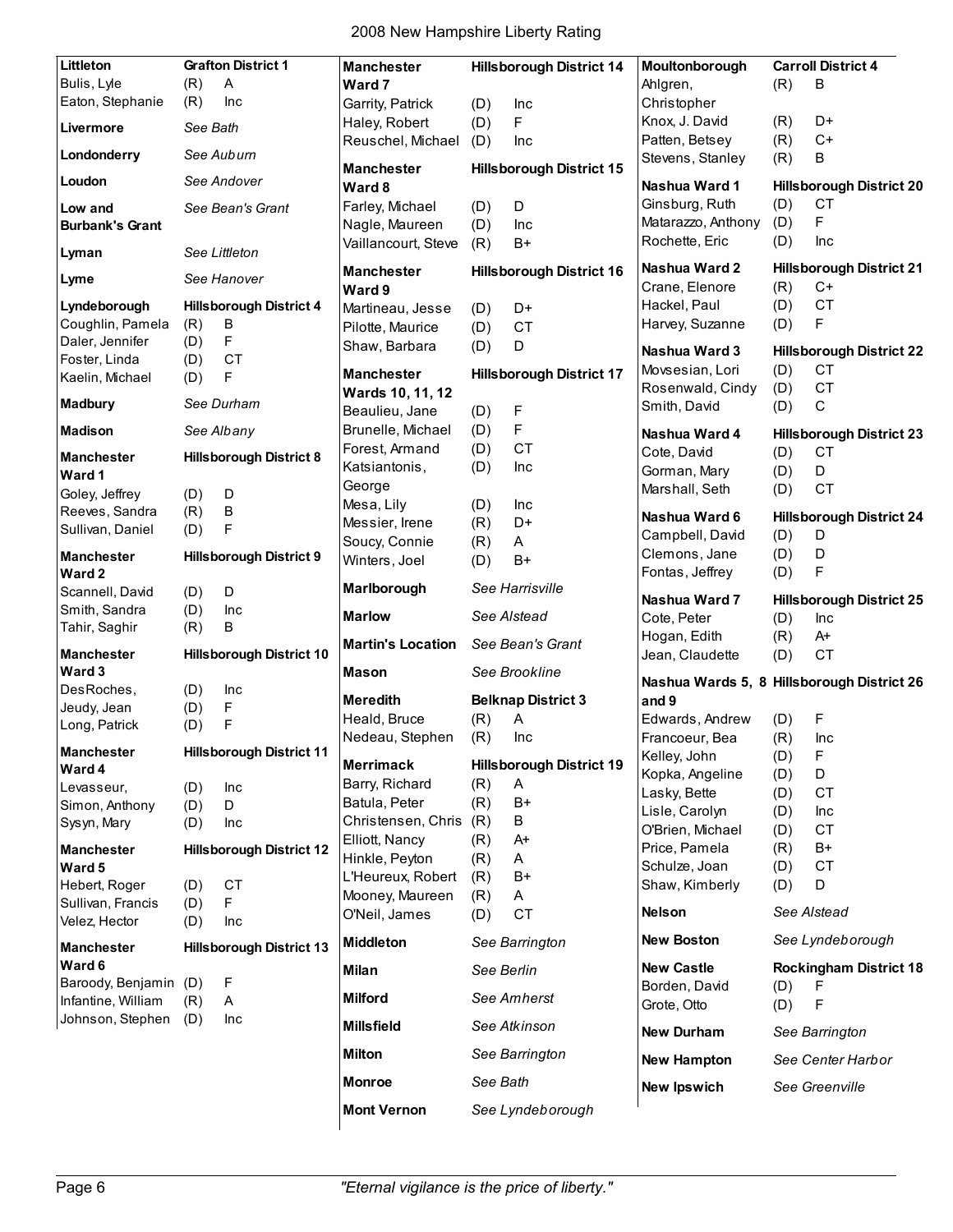| <b>New London</b>                |             | See Danbury                   | Raymond                                |            | <b>Rockingham District 2</b>             | <b>Sharon</b>                       | See Greenville             |
|----------------------------------|-------------|-------------------------------|----------------------------------------|------------|------------------------------------------|-------------------------------------|----------------------------|
| Newbury                          |             | <b>Merrimack District 3</b>   | Bishop, Franklin                       | (R)        | Inc                                      | <b>Somersworth</b>                  | See Rollinsford            |
| McMahon, Patricia (D)            |             | D                             | Forsing, Robert<br>Kappler, Lawrence   | (R)<br>(R) | Inc<br>Α                                 | South Hampton                       | See Hampton Falls          |
| <b>Newfields</b>                 |             | <b>Rockingham District 12</b> |                                        |            |                                          |                                     |                            |
| Abbott, Dennis                   | (D)         | D                             | <b>Richmond</b>                        |            | See Fitzwilliam                          | Springfield                         | See Croydon                |
| Howard, Doreen                   | (D)         | F                             | Rindge                                 |            | See Dublin                               | <b>Stark</b>                        | See Carroll                |
| Moody, Marcia                    | (D)         | F                             | <b>Rochester</b>                       |            | <b>Strafford District 1</b>              | <b>Stoddard</b>                     | See Alstead                |
| <b>Newington</b>                 |             | <b>Rockingham District 16</b> | Billian, Deborah                       | (D)        | F                                        | <b>Strafford</b>                    | See Barrington             |
| Cali-Pitts,<br>Jacqueline        | (D)         | CT                            | Brennan, William<br>Brown, Julie       | (D)<br>(R) | F<br>D+                                  | <b>Stratford</b>                    | See Carroll                |
| McEachern, Paul                  | (D)         | F                             | Grassie, Anne                          | (D)        | Inc                                      |                                     |                            |
| Norelli, Terie                   | (D)         | (Presiding)                   | Hubbard, Pamela                        | (D)        | <b>CT</b>                                | <b>Stratham</b>                     | See Exeter                 |
| Pantelakos, Laura (D)            |             | <b>CT</b>                     | Mickelonis, Shawn                      | (D)        | D+                                       | <b>Success</b>                      | See Berlin                 |
| Powers, James                    | (D)         | $\mathsf{C}\mathsf{T}$<br>D   | Warren, Nancy                          | (D)        | Inc<br>D                                 | <b>Sugar Hill</b>                   | See Bath                   |
| Serlin,<br>Christopher           | (D)         |                               | Watson, Robert                         | (D)        |                                          | <b>Sullivan</b>                     | See Alstead                |
| Splaine, James                   | (D)         | <b>CT</b>                     | <b>Rollinsford</b>                     |            | <b>Strafford District 2</b><br><b>CT</b> |                                     | <b>Sullivan District 3</b> |
| <b>Newmarket</b>                 |             | See Newfields                 | Berube, Roger<br>Hilliard, Dana        | (D)<br>(D) | Inc                                      | <b>Sunapee</b><br>Gottling, Suzanne | F<br>(D)                   |
|                                  |             |                               | Rollo, Deanna                          | (D)        | <b>CT</b>                                |                                     | See Gilsum                 |
| <b>Newport</b>                   |             | See Croydon                   | Rollo, Michael                         | (D)        | <b>CT</b>                                | <b>Surry</b>                        |                            |
| Newton                           |             | See East Kingston             | Sprague, Dale                          | (D)        | D                                        | Sutton                              | See Newbury                |
| <b>North Hampton</b>             | See Exeter  |                               | Roxbury                                |            | See Alstead                              | Swanzey                             | See Harrisville            |
| Northfield                       |             | See Andover                   | Rumney                                 |            | See Campton                              | <b>Tamworth</b>                     | See Freedom                |
| Northumberland                   | See Carroll |                               | <b>Rye</b>                             |            | See New Castle                           | <b>Temple</b>                       | See Lyndeborough           |
| <b>Northwood</b>                 | See Candia  |                               | Salem                                  |            | <b>Rockingham District 4</b>             | Thornton                            | <b>Grafton District 4</b>  |
| Nottingham                       | See Candia  |                               | Bedrick, Jason                         | (R)        | A+<br>$C+$                               | Matheson, Robert                    | D+<br>(D)                  |
| Odell                            |             | See Atkinson                  | Belanger, Ronald<br>Bettencourt, David | (R)<br>(R) | A                                        | <b>Tilton</b>                       | See Sanbornton             |
|                                  |             | See Canaan                    | Dalrymple, David                       | (R)        | A                                        | <b>Troy</b>                         | See Harrisville            |
| Orange                           |             |                               | DiFruscia, Anthony                     | (R)        | F                                        | <b>Tuftonboro</b>                   | See Moultonborough         |
| Orford                           |             | See Campton                   | Elliott, Robert                        | (R)        | $C+$                                     |                                     |                            |
| <b>Ossipee</b>                   |             | See Freedom                   | Garcia, Marilinda<br>Griffin, Mary     | (R)<br>(R) | Α<br>B                                   | Wakefield                           | See Brookfield             |
| Pelham                           |             | See Hudson                    | Ingram, Russell                        | (R)        | A                                        | Walpole                             | See Alstead                |
| Pembroke                         |             | See Chichester                | McMahon, Charles                       | (R)        | $B+$                                     | Warner                              | See Hopkinton              |
|                                  |             | See Greenville                | Pearson, Mark                          | (R)        | B<br>B                                   | Warren                              | See Benton                 |
| Peterborough                     |             |                               | Priestley, Anne<br>Waterhouse, Kevin   | (R)<br>(R) | Inc                                      | Washington                          | See Croydon                |
| Piermont                         |             | See Benton                    |                                        |            |                                          | <b>Waterville Valley</b>            | See Bath                   |
| Pinkham's Grant See Bean's Grant |             |                               | <b>Salisbury</b>                       |            | See Andover                              | Weare                               | See Goffstown              |
| <b>Pittsburg</b>                 |             | See Atkinson                  | <b>Sanbornton</b>                      |            | <b>Belknap District 2</b>                |                                     |                            |
| <b>Pittsfield</b>                |             | See Allenstown                | Morrison, Gail                         | (D)        | D                                        | Wentworth                           | See Campton                |
| <b>Plainfield</b>                |             | See Cornish                   | Tobin, William                         | (R)        | A+                                       | Westmoreland                        | See Gilsum                 |
| <b>Plaistow</b>                  |             | See Hampstead                 | <b>Sandown</b>                         |            | See Chester                              | Whitefield                          | See Carroll                |
| Plymouth                         |             | See Hebron                    | <b>Sandwich</b>                        |            | See Freedom                              | Wilmot                              | See Danbury                |
| Portsmouth                       |             | See Newington                 | Sargent's<br><b>Purchase</b>           |            | See Bean's Grant                         | Wilton                              | See Lyndeborough           |
| Randolph                         | See Carroll |                               | <b>Seabrook</b>                        |            | See Hampton Falls                        | Winchester                          | See Chesterfield           |
|                                  |             |                               | <b>Second College</b>                  |            | See Atkinson                             | Windham                             | See Salem                  |
|                                  |             |                               | Grant                                  |            |                                          | Windsor                             | See Antrim                 |
|                                  |             |                               |                                        |            |                                          | Wolfeboro                           | See Moultonborough         |

**Woodstock** *See Thorton*